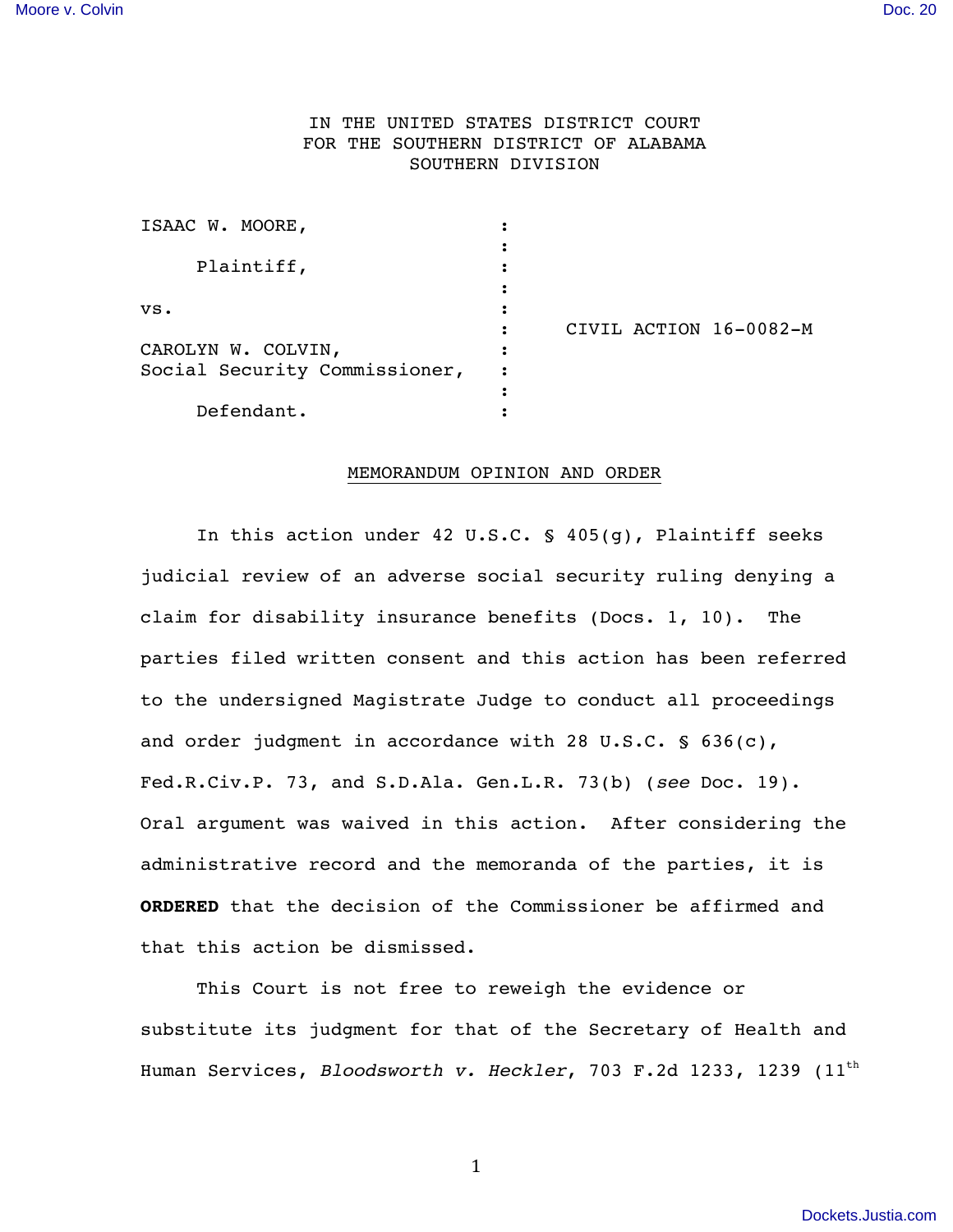Cir. 1983), which must be supported by substantial evidence. *Richardson v. Perales*, 402 U.S. 389, 401 (1971). Substantial evidence requires "that the decision under review be supported by evidence sufficient to justify a reasoning mind in accepting it; it is more than a scintilla, but less than a preponderance." *Brady v. Heckler, 724 F.2d 914, 918 (11<sup>th</sup> Cir. 1984), quoting Jones v. Schweiker*, 551 F.Supp. 205 (D. Md. 1982).

At the time his disability coverage expired, March 31, 2011, Plaintiff was forty-nine years old, had completed high school and some trade school education, (Tr. Doc. 10, Fact Sheet), and had previous work experience as a housing inspector (Tr. 36). Moore alleges disability due to degenerative disc disease of the lumbar spine (Doc. 10 Fact Sheet).

Plaintiff applied for disability benefits on May 6, 2013, asserting a disability onset date of January 1, 2006 (Tr. 17, 145-49). An Administrative Law Judge (ALJ) denied benefits, determining that, as of the last day he qualified for disability benefits, March 31, 2011, Moore was capable of performing his past relevant work as a housing inspector (Tr. 17-24). Plaintiff requested review of the hearing decision (Tr. 28), but the Appeals Council denied it (Tr. 1-5).

Moore claims that the opinion of the ALJ is not supported by substantial evidence. Specifically, Plaintiff alleges that: (1) The ALJ's residual functional capacity (hereinafter *RFC*)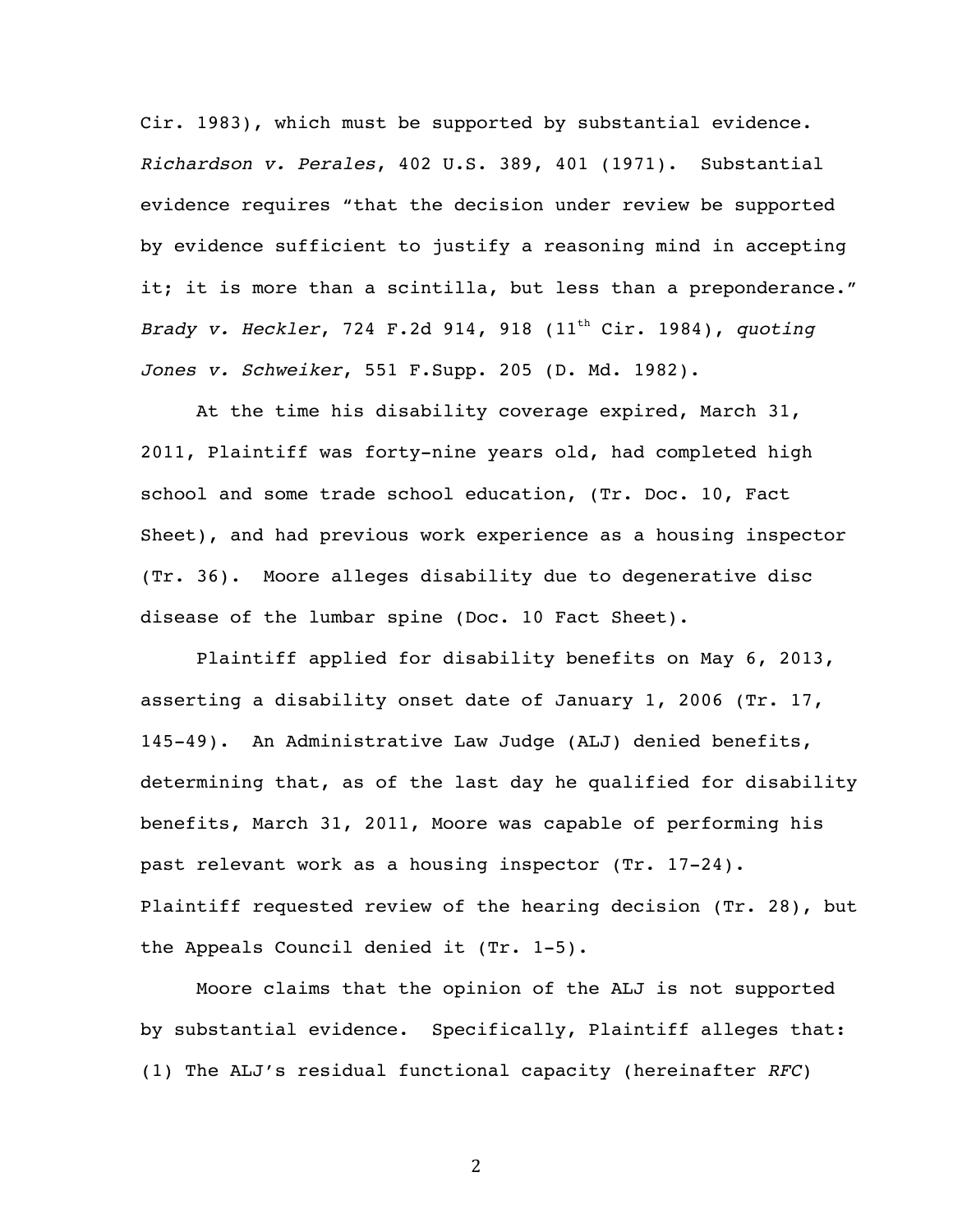assessment is not supported by substantial evidence; and (2) the ALJ should have called a medical expert (hereinafter *ME*) to testify (Doc. 10). Defendant has responded to—and denies—these claims (Doc. 13). The Court will now summarize the relevant record evidence.

On June 1, 1992, records from the Department of Veterans Affairs (hereinafter *VA*) include a normal lumbar spine x-ray (Tr. 286, 300-01).

On March 14, 2012, USA Medical Center Emergency Department records show that Moore was treated for a headache and generalized achiness; a medium level of back tenderness was noted (Tr. 246-48). A brain CT showed likely calcification; Toradol,<sup>1</sup> Norflex,<sup>2</sup> and Phenergan<sup>3</sup> were prescribed.

On March 24, Mobile Infirmary Medical Center Emergency Department records show that Plaintiff was treated for testicular pain diagnosed as epididymitis; Lortab<sup>4</sup> was prescribed (Doc. 235-42).

On September 10, Plaintiff complained of lumbar strain, exacerbated by sitting, standing, and excessive walking (Tr.

 

<sup>1</sup> *Toradol* is prescribed for short term (five days or less) management of moderately severe acute pain that requires analgesia at the opioid level. *Physician's Desk Reference* 2507-10 (52<sup>nd</sup> ed. 1998).

*Norflex* is used to treat muscle spasms and pain. http://www.webmd.com/drugs/2/drug-6933/norflex-oral/details#uses

<sup>3</sup> **Error! Main Document Only.***Phenergan* is used as a sedative, sleep aid, or to treat nausea, vomiting, or pain. http://www.drugs.com/phenergan.html

<sup>4</sup> **Error! Main Document Only.***Lortab* is a semisynthetic narcotic analgesic used for "the relief of moderate to moderately severe pain." *Physician's Desk Reference* 2926-27 (52nd ed. 1998).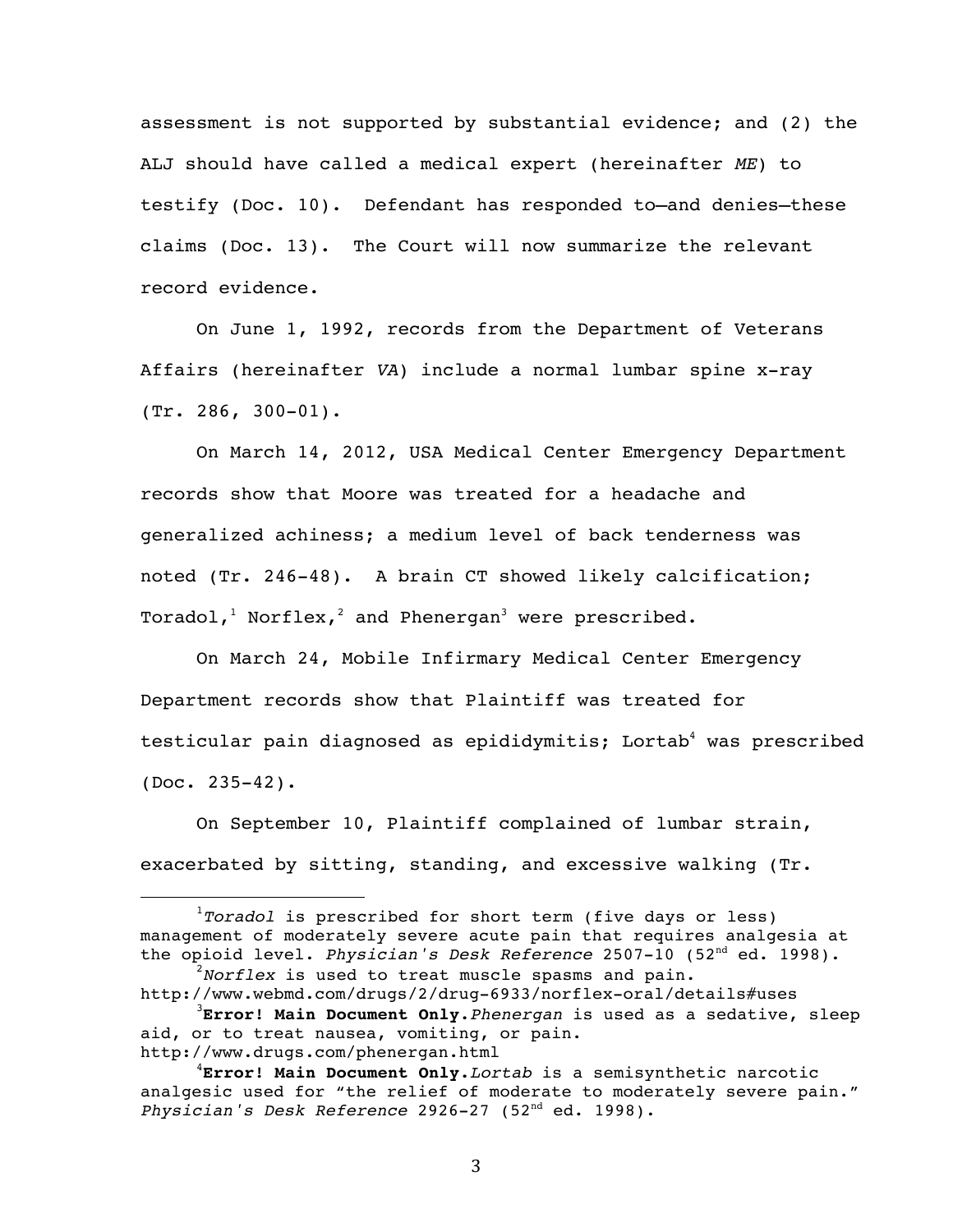273-85; Tr. 378-90). Delon Nicholas, Physician Assistant (hereinafter *P.A.*), found that Moore walked without difficulty and that his back exam was unremarkable. The P.A. noted that Plaintiff had objective pain while performing range of motion (hereinafter *ROM*) assessment in forward flexion, extension, and lateral flexion of the spine; there was no radicular pain and Moore had no functional loss or impairment. Plaintiff had normal strength throughout with no muscle atrophy; reflexes and sensory were normal. Straight leg raising was negative. An xray showed disk space narrowing, degenerative spurring, and degenerative facet disease at the L5-S1 level; minimal disk space narrowing was noted at L4-5 level (Tr. 299-300). Nicholas noted that the diagnosis of lumbar strain was unrelated to the x-rays as the strain involved soft tissues (muscles and ligaments) while the degenerative process involved the discs and vertebral bodies; the PA found that Moore's condition would not impact his ability to work.

On December 30, 2013, Plaintiff went to the VA, complaining of pain, at level seven on a ten-point scale, in his lower back, legs, and elbows; he stated he did not believe in medication (Tr. 376-77). On January 3, 2014, Moore was encouraged to exercise regularly and to follow a healthy diet as his weight had increased and he was obese; blood pressure was elevated (Tr. 370-75). On March 24, Moore went to the VA for left eye pain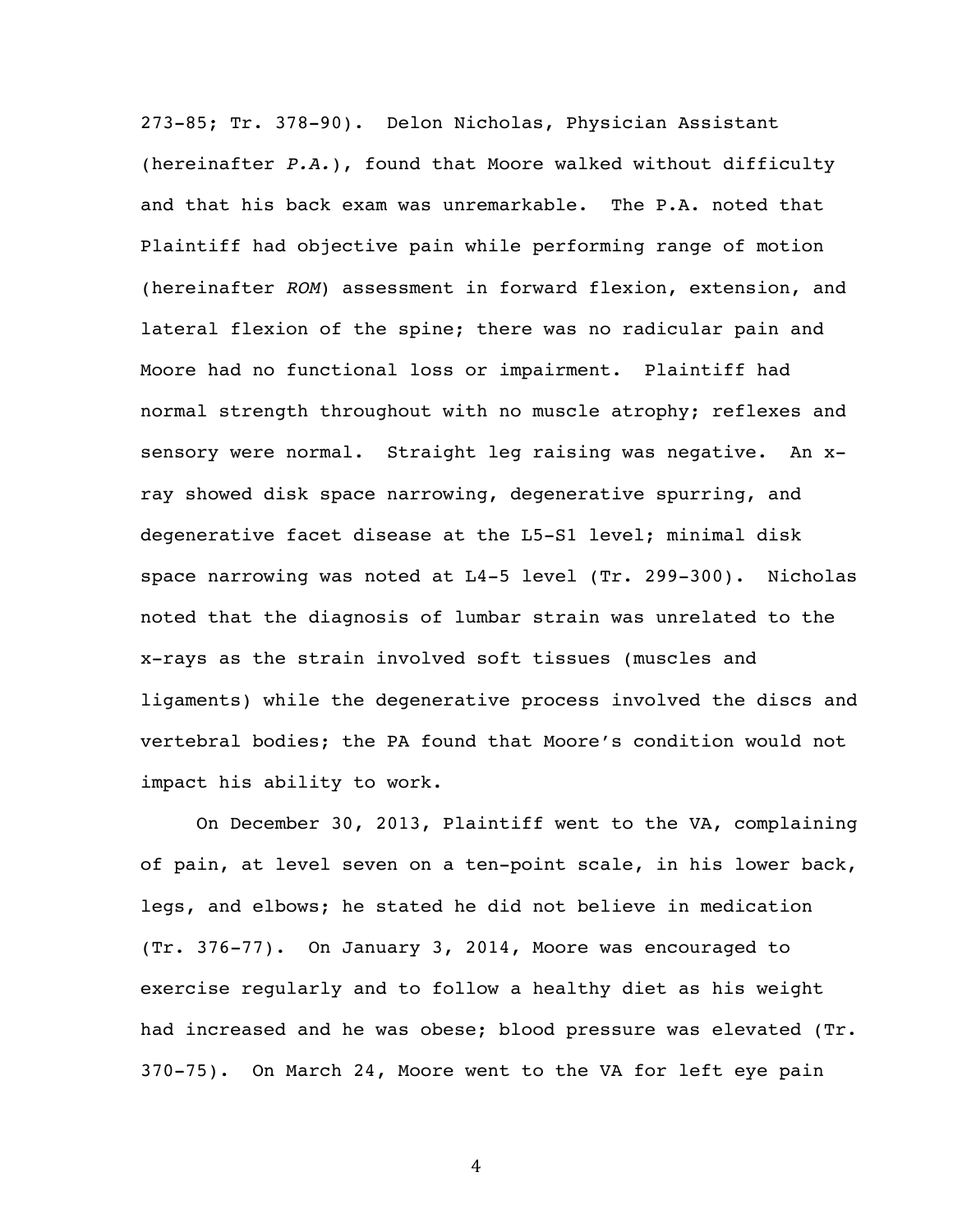and painless rectal bleeding; he was diagnosed to have conjunctivitis (Tr. 365-70). On April 4, Plaintiff complained of leg numbness, starting in his lower back and radiating down into his toes; he walked with a limp and rated his pain at ten (Tr. 358-64). Tenderness was noted in the paraspinal region of L5-6, though muscle tone was normal; straight leg raise was positive on the right. Moore also had decreased ROM and sensation of the right foot/ankle; Flexeril<sup>5</sup> was prescribed. On April 8, 2014, Plaintiff complained of rectal bleeding, though denied any rectal pain; he did have lumbosacral pain, radiating into his right thigh, and eye pain (Tr. 352-58). Moore rated his pain at nine; gait was normal. The Doctor found conjunctivitis in the left eye and diagnosed anemia and ordered tests. On April 15, Plaintiff underwent a stress EKG that demonstrated no evidence of major ischemia (Tr. 297-99, 342-45). On the same day, in an assessment before undergoing his colonoscopy, Moore stated that he was in no pain at that time (Tr. 346-52). On April 18, an Optometrist diagnosed a viral infection; medication was subsequently prescribed (Tr. 332-34, 341-42). On April 21, Moore was treated for diabetes mellitus type 2, instructed on diet and exercise, and prescribed medication; he reported left eye and right leg pain at seven

5

<sup>5</sup> **Error! Main Document Only.**Flexeril is used along with "rest and physical therapy for relief of muscle spasm associated with acute, painful musculoskeletal conditions." *Physician's Desk Reference* 1455- 57 (48th ed. 1994).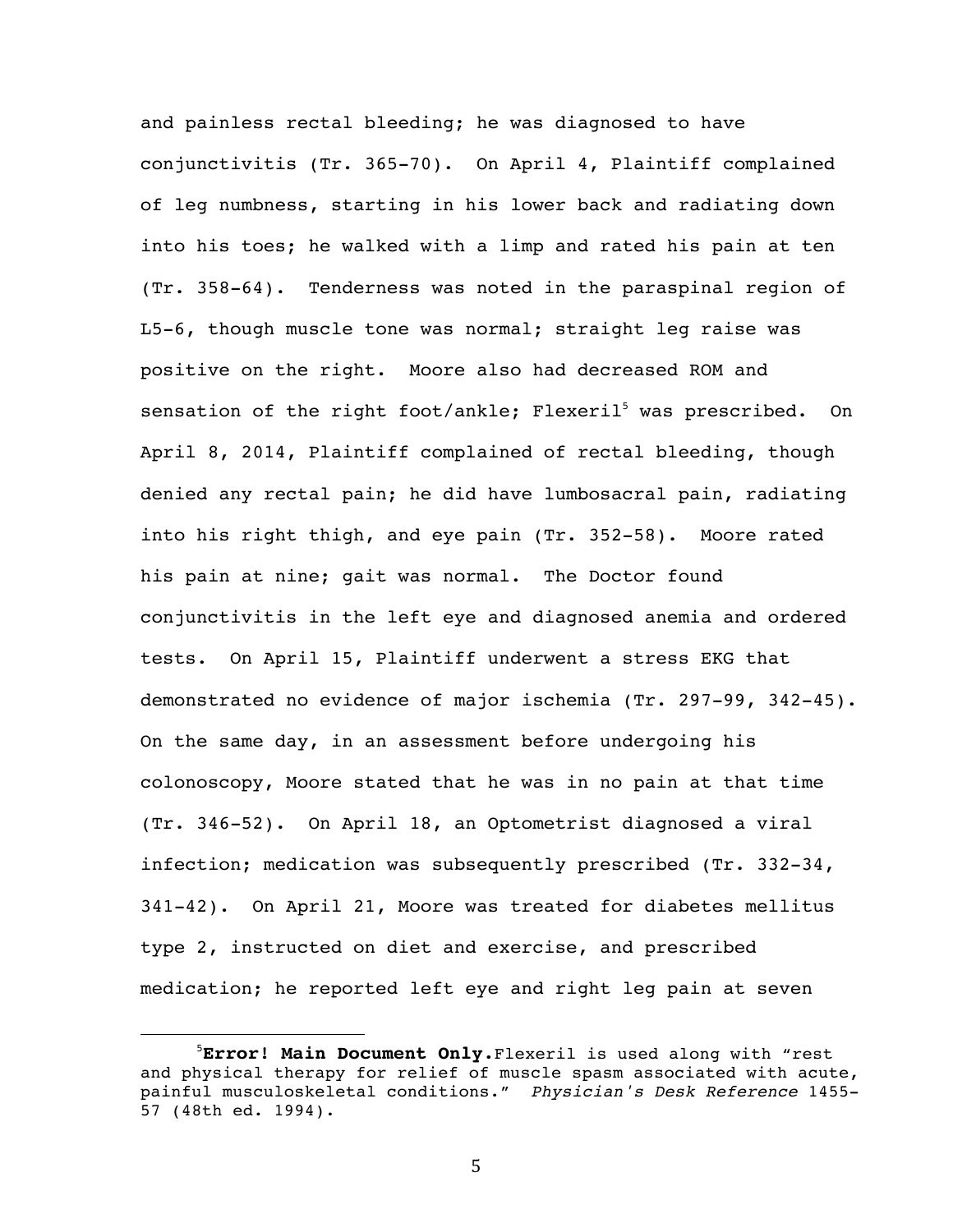(Tr. 334-41). Body Mass Index was calculated to be  $31,^6$ categorizing Moore as obese.

On April 24, 2014, VA records show that Plaintiff underwent a colonoscopy because of blood loss anemia; four benign polyps were removed and diverticulosis was diagnosed (Tr. 314-32, 391- 96). On May 7, Moore was given written materials and oral instruction concerning weight loss, proper diet, and exercise (Tr. 312-14). On May 14, Plaintiff complained of continued right leg pain, rating it as eight; medications (Flexeril and Ibuprofen) were not helping with the pain and were causing negative side effects (Tr. 306-10). The Nurse noted that he walked without difficulty and was in no apparent distress.

This concludes the Court's summary of the record evidence.

In bringing this action, Moore first claims that the ALJ's RFC assessment is not supported by substantial evidence. More specifically, Plaintiff points out that there are no RFC evaluations in the record from which the ALJ could reach his conclusions (Doc. 10, pp. 3-5). The Court notes that Moore has pointed to specific language in which the ALJ discusses the lack of evidence:

> As for the opinion evidence, no treating physician has opined that the claimant is disabled or imposed any functional limitations related to the

 

<sup>6</sup> http://www.nhlbi.nih.gov/health/educational/lose\_wt/BMI/bmicalc. htm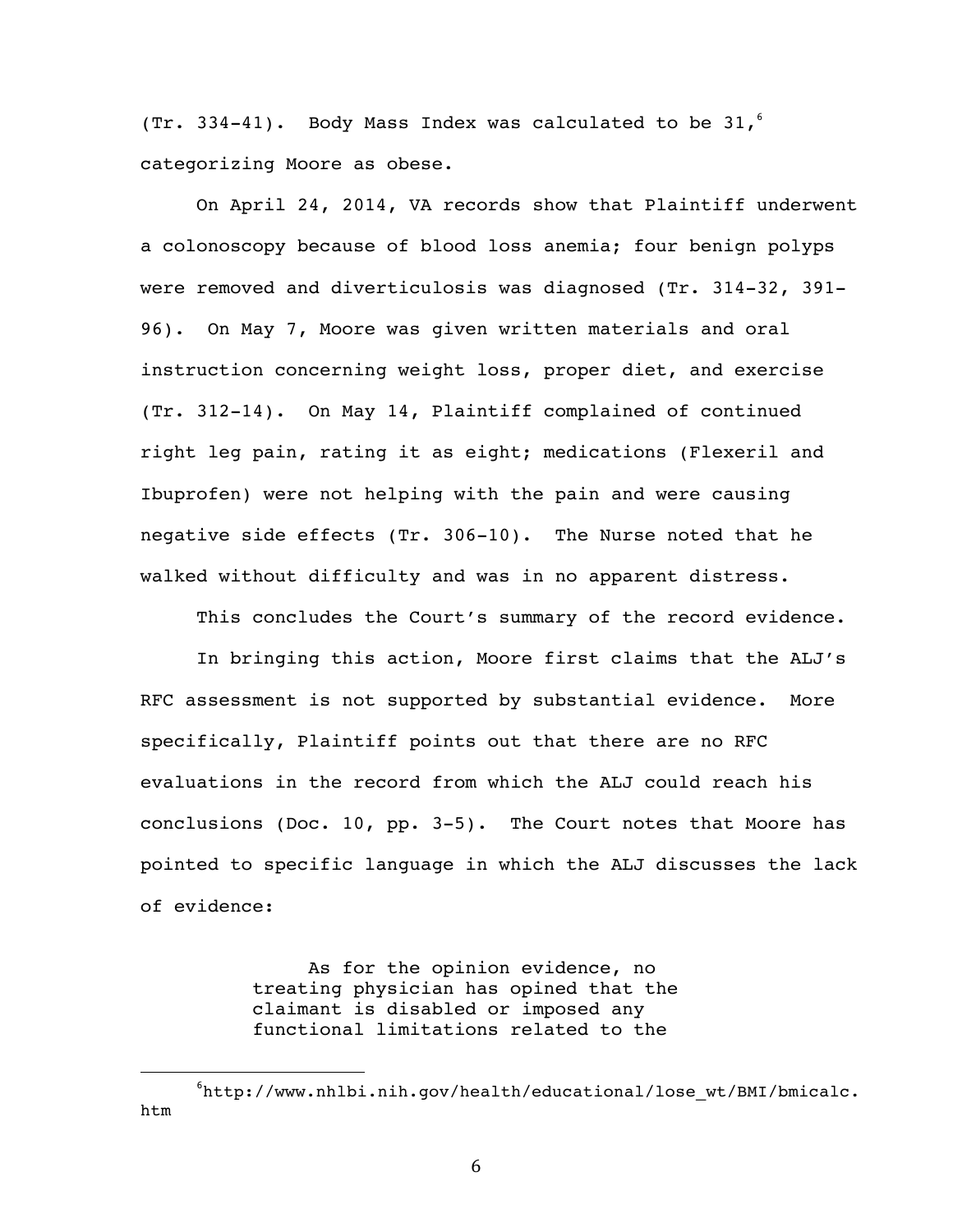claimant's lumbar strain, degenerative disc disease, or back pain. There are no opinions in the record from a treating provider, examining physician, or nonexamining physician. The above [RFC] assessment is instead supported by a preponderance of the most credible evidence of record. It includes treatment records from the VA showing no functional limitations related to the claimant's back pain, the dearth of treatment during the adjudication period, the claimant's history of conservative treatment even after the date last insured, and the claimant's work history after the alleged onset date.

### (Tr. 23).

The Court notes that "[t]he RFC assessment is a functionby-function assessment based upon all of the relevant evidence of an individual's ability to do work-related activities." Social Security Ruling 96-8p, *Titles II and XVI: Assessing Residual Functional Capacity in Initial Claims*, 1996 WL 374184, \*3. The ALJ is responsible for determining a claimant's RFC. 20 C.F.R. § 404.1546 (2016). That decision cannot be based on "sit and squirm" jurisprudence. *Wilson v. Heckler*, 734 F.2d 513, 518 (11<sup>th</sup> Cir. 1984). However, the Court also notes that Plaintiff is responsible for providing evidence from which the ALJ can make an RFC determination. 20 C.F.R. § 404.1545(a)(3).

In his decision, the ALJ reached the following conclusion:

[T]hrough the date last insured, the claimant had the [RFC] to still perform a light level of work as defined in 20 C.F.R.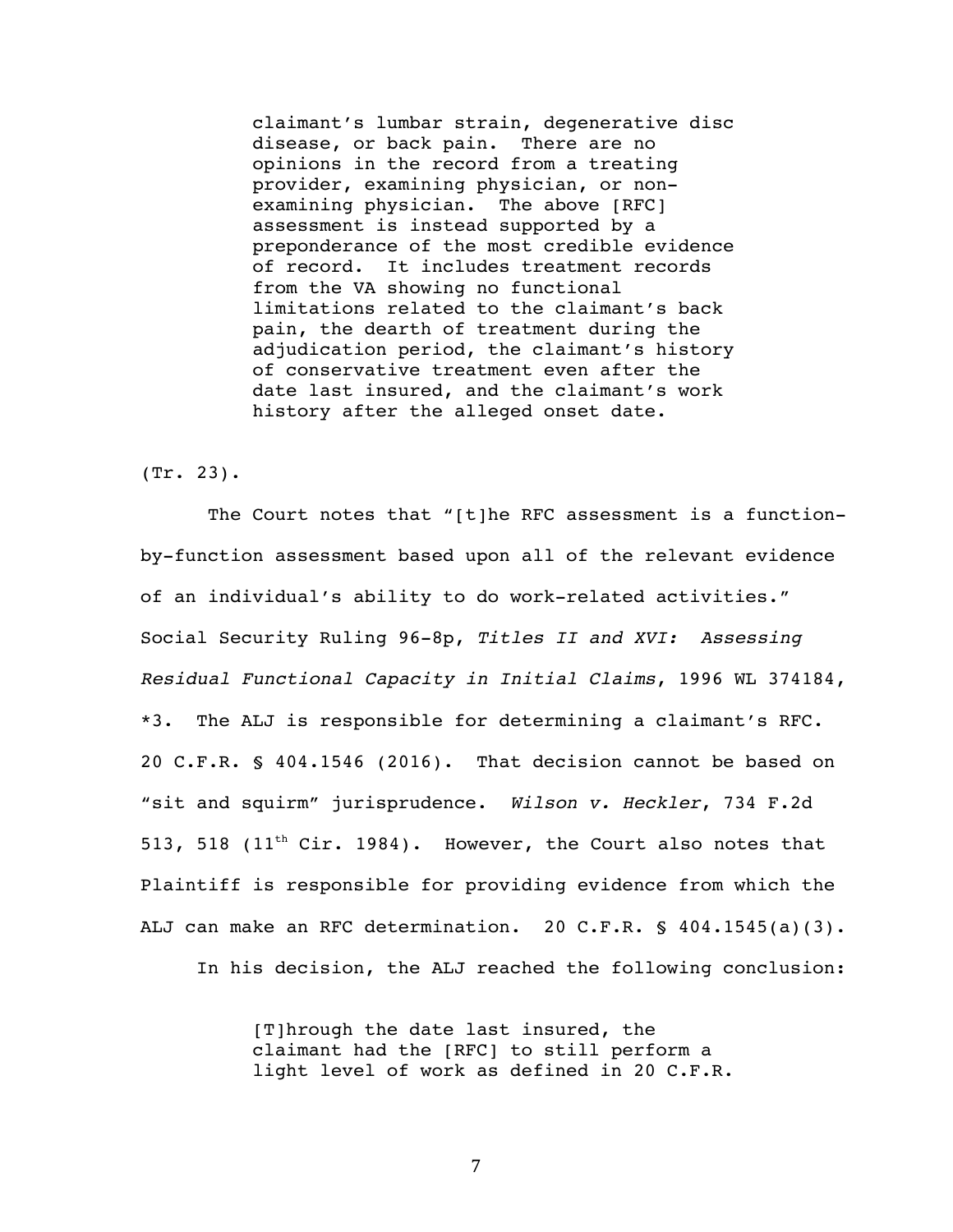$404.1567(b)$ .<sup>7</sup> However, he did not then and still does not now possess the physical ability to perform a "full range" of such work as contemplated within SSR 83-10. Specifically, the claimant could sit for 2 hours at a time, 6 hours total in an 8-hour workday, stand for  $1\frac{1}{2}$  hours at a time and for 4 hours total in an 8-hour workday, and walk for 30-45 minutes at a time, and for 2 hours total in an 8-hour workday. The claimant could not climb ladders, ropes, or scaffolds. The claimant could frequently to occasionally, i.e., 50% of the day, push or pull using his lower extremities, bend, stoop, crouch, and kneel. The claimant could occasionally squat.

(Tr. 20).

 

Moore claims disability because of degenerative disc disease of the lumbar spine; it is the only impairment noted (Doc. 10, Fact Sheet). The Court notes that the lone evidence of Moore's abilities before his date last insured, March 31, 2011, was a normal lumbar spine x-ray from June 1992 (Tr. 286, 300-01). The next available medical records date to two emergency room visits, in March 2012, for a headache and

 $7$ "Light work involves lifting no more than 20 pounds at a time with frequent lifting or carrying of objects weighing up to 10 pounds. Even though the weight lifted may be very little, a job is in this category when it requires a good deal of walking or standing, or when it involves sitting most of the time with some pushing and pulling of arm or leg controls. To be considered capable of performing a full or wide range of light work, you must have the ability to do substantially all of these activities. If someone can do light work, we determine that he or she can also do sedentary work, unless there are additional limiting factors such as loss of fine dexterity or inability to sit for long periods of time." Section 404.1567(b) (footnote not in original).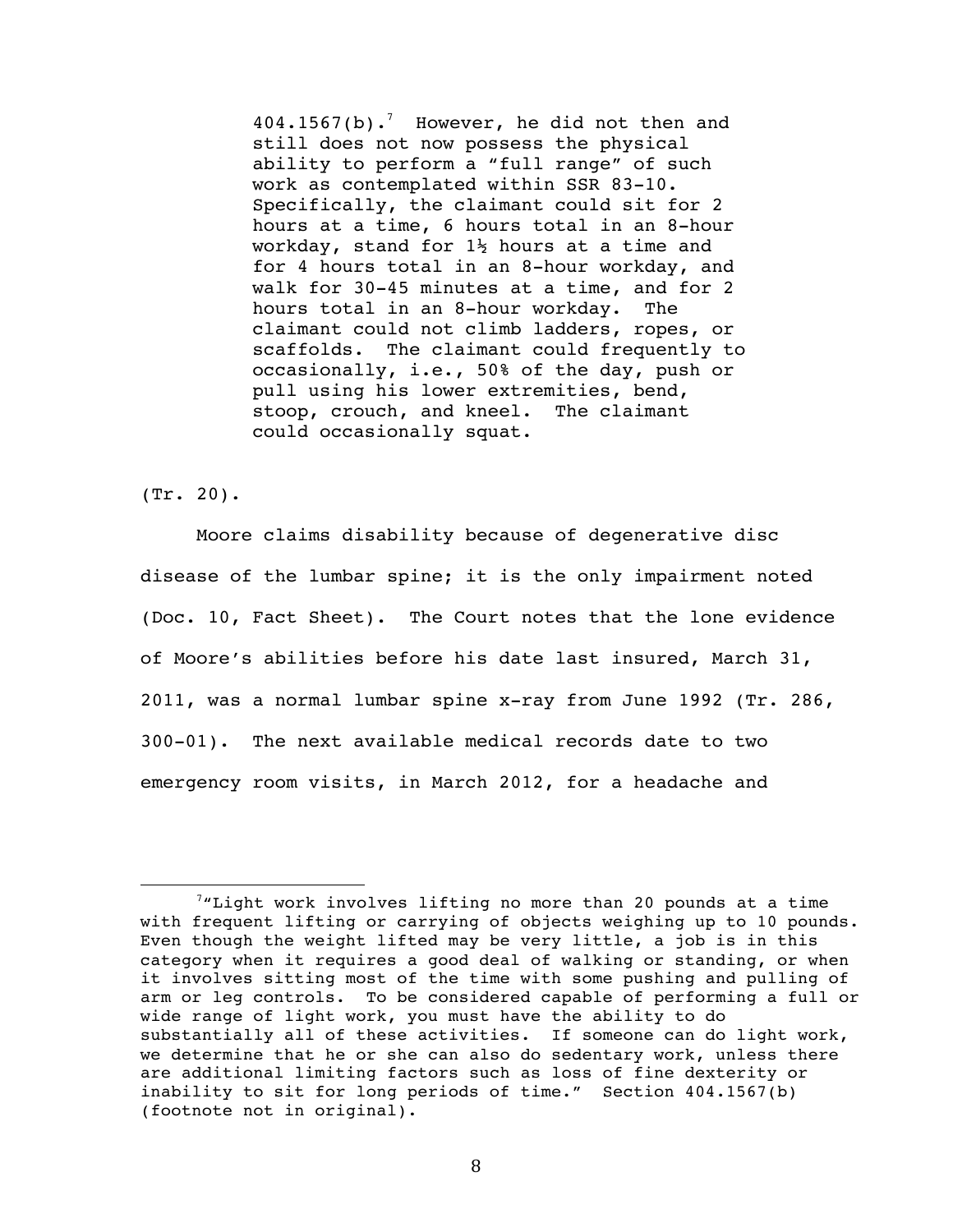testicular pain (Tr. 235-42, 246-48); though back tenderness<sup>8</sup> was noted, there was no mention of functional limitations or treatment. It is only in the next medical note of record, occurring on September 10, 2012, that Plaintiff complains of back pain (Tr. 273-85; Tr. 378-90). The examining P.A. noted that although back pain was demonstrated in the ROM assessment, there was no radicular pain, functional loss, or impairment; the P.A. specifically noted that the impairment would not affect Moore's ability to work. This examination took place more than seventeen months after Plaintiff's last insured date.

Moore has not pointed to any medical evidence—much less evidence existing before March 31, 2011—that suggests that he was incapable of performing his past light-work job. Plaintiff is reminded that he is responsible, under the social security regulations, for providing evidence from which the ALJ can make an RFC determination. The Court finds no merit in Moore's claim that the ALJ did not properly assess his RFC.

Plaintiff next claims that the ALJ should have called an ME to testify. Moore specifically asserts that an ME should have been called to determine the date of his disability onset; he further asserts that the ALJ's failure to call an ME is evidence of his failure to develop the record (Doc. 10, pp. 2-3).

In making his argument, Plaintiff states as follows:

 

<sup>&</sup>lt;sup>8</sup>Frankly, the Court believes the record states there is no tenderness; however, as the note is handwritten and not entirely clear, the Court gives Moore the benefit of the doubt (*see* Tr. 247).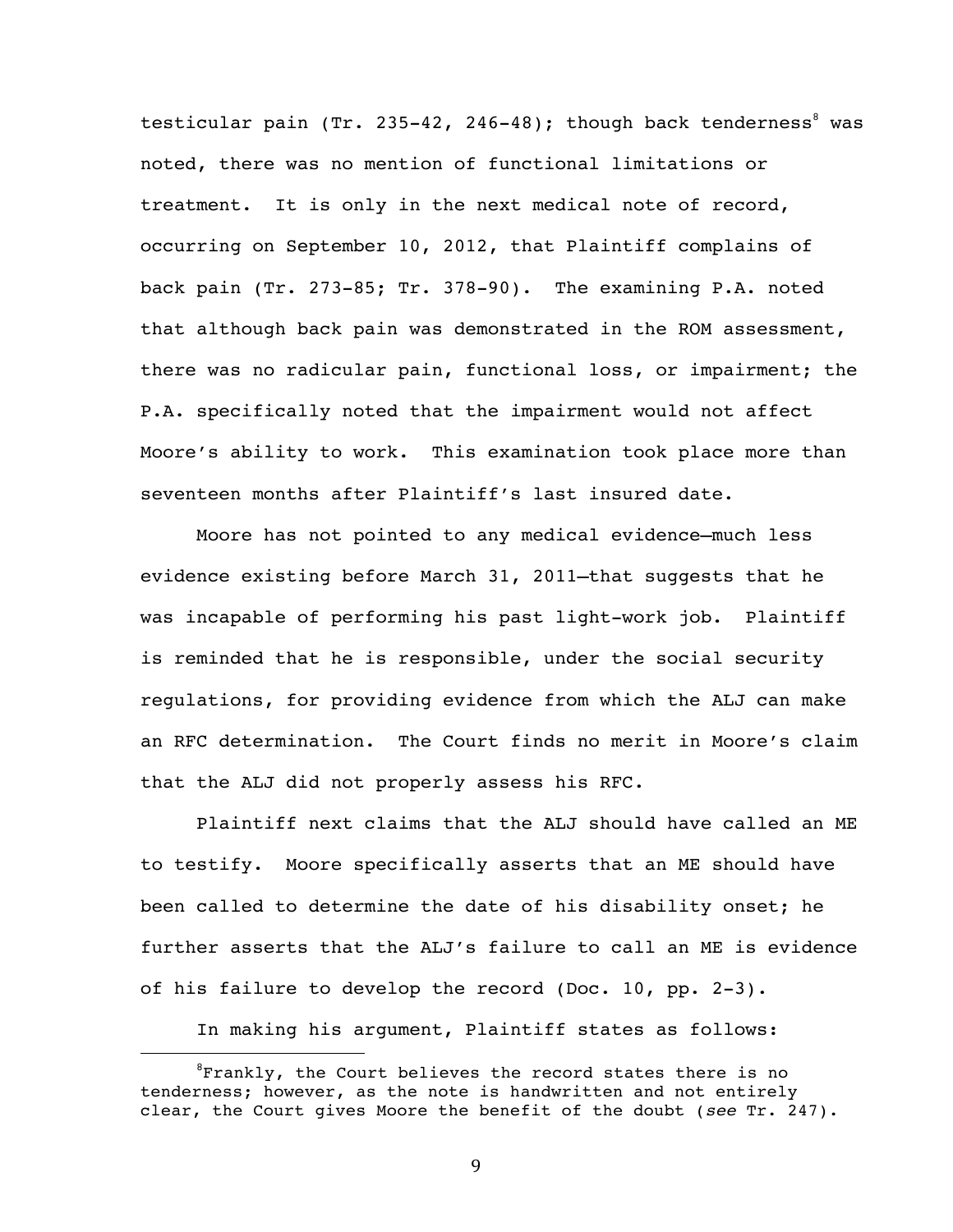HALLEX  $I-2-6-70(A)$  states that "an ALJ is encouraged to consult with an ME when the Plaintiff alleges disability that began before his or her date last insured and the facts may conceivably support the claim." Social Security Ruling 83-20 recognizes that "in some cases, it may be possible, based on the medical evidence to reasonably infer that the onset of a disabling impairment(s) occurred some time prior to the date of the first recorded medical examination."

## (Doc. 10, p. 2).

The Court notes that an ALJ "may also ask for and consider opinions from [ME's] on the nature and severity of your impairment(s) and on whether your impairment(s) equals the requirements of any impairment listed in appendix 1 to this subpart." 20 C.F.R. §  $404.1527(e)(2)(iii)$ . Furthermore, the Eleventh Circuit Court of Appeals requires that "a full and fair record" be developed by the ALJ even if the claimant is represented by counsel. *Cowart v. Schweiker*, 662 F.2d 731, 735 (11th Cir. 1981). However, the ALJ "is not required to order a consultative examination as long as the record contains sufficient evidence for the [ALJ] to make an informed decision." *Ingram v. Commissioner of Social Security Administration*, 496 F.3d 1253, 1269 (11th Cir. 2007) (*citing Doughty v. Apfel,* 245 F.3d 1274, 1281 (11th Cir. 2001)).

The Court notes that although the HALLEX provides the opportunity for an ME to be called, it was not necessary in this